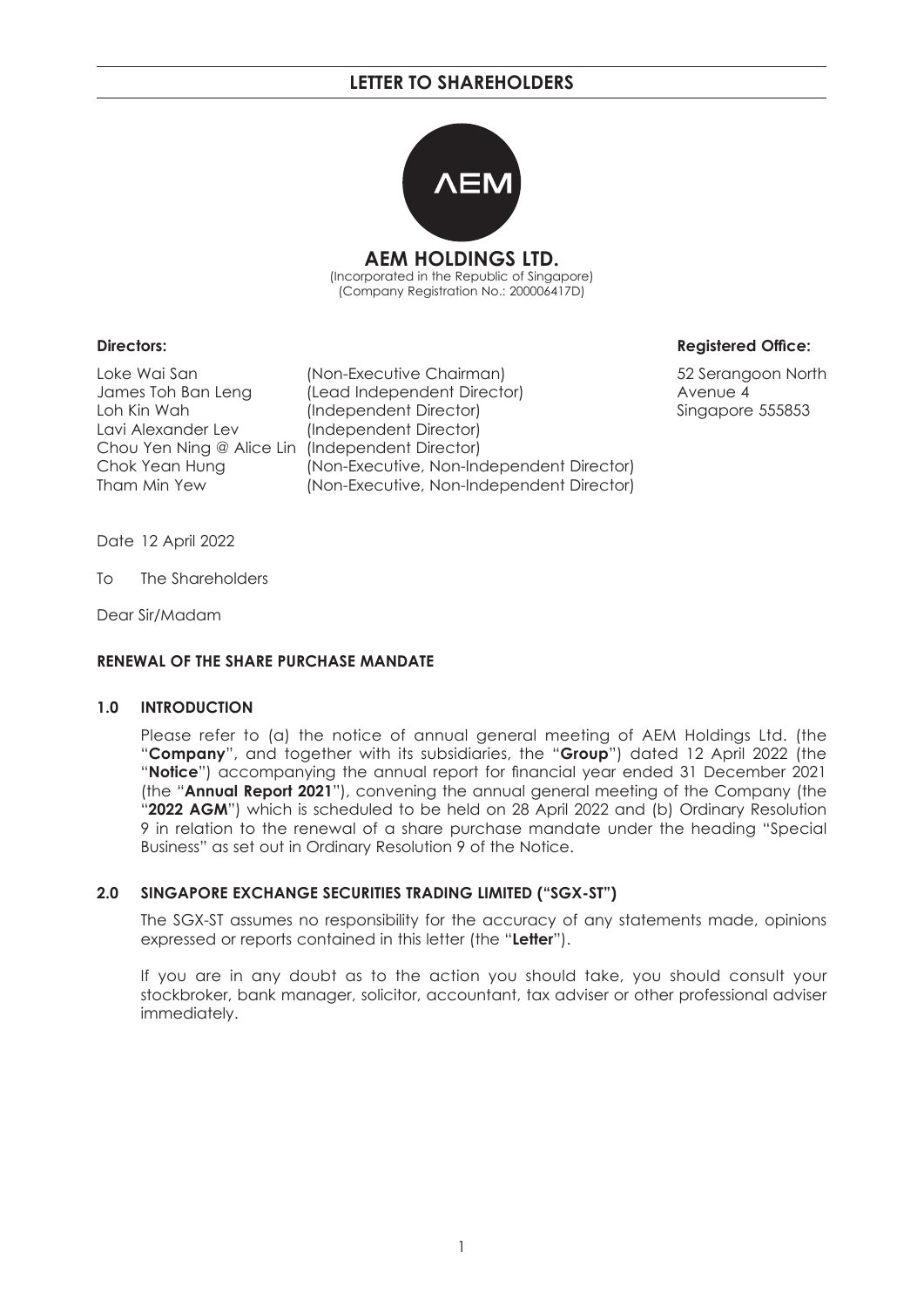## **3.0 BACKGROUND**

## 3.1 **The Existing Share Purchase Mandate**

 At the annual general meeting of the Company held on 30 April 2021 (the "**2021 AGM**"), the shareholders of the Company (the "**Shareholders**") had approved, *inter alia*, the share purchase mandate (the "**Share Purchase Mandate**") to enable the Company to purchase or otherwise acquire issued ordinary shares in the capital of the Company (the "**Shares**") as permitted under and in accordance with the provisions of the Companies Act 1967 of Singapore (the "**Companies Act**"). The authority and limitations on the Share Purchase Mandate were set out in the Company's letter to Shareholders dated 15 April 2021 and Resolution 11 set out in the notice of annual general meeting of the Company dated 15 April 2021.

#### 3.2 **Proposed Renewal of the Share Purchase Mandate**

 The Share Purchase Mandate was expressed to take effect on the date of the passing of the Resolution 11 at the 2021 AGM until the date on which the next annual general meeting of the Company is held or is required by law to be held or until the date on which the authority conferred by the 2021 AGM is revoked or varied by the Company in general meeting, whichever is the earliest.

 As the Share Purchase Mandate granted at the 2021 AGM is due to expire on 28 April 2022 being the date of the forthcoming 2022 AGM, the Directors of the Company (the "**Directors**") as at the date of this Letter, will be seeking Shareholders' approval for the proposed renewal of the Share Purchase Mandate at the forthcoming 2022 AGM.

 The purpose of this Letter is to provide Shareholders with information relating to the proposal for the renewal of the Share Purchase Mandate to be tabled at the 2022 AGM.

 If approved by Shareholders at the 2022 AGM, the authority conferred by the Share Purchase Mandate will continue in force until the next annual general meeting (whereupon it will lapse, unless renewed at such meeting) or until it is varied or revoked by the Company in general meeting (if so varied or revoked prior to the next annual general meeting).

## **4.0 RENEWAL OF THE SHARE PURCHASE MANDATE**

#### 4.1 **Rationale for the Share Purchase Mandate**

 The rationale for the Company to undertake the purchase or acquisition of its Shares is as follows:

- (a) the Directors and Management are constantly seeking to increase Shareholders' value and to improve, *inter alia,* the return on equity of the Group. A share purchase at the appropriate price level is one of the ways through which the return on equity of the Group may be enhanced;
- (b) share purchases or acquisitions provide the Company with a mechanism to return surplus cash over and above the ordinary capital requirements, in an expedient and cost efficient manner. Share purchases or acquisitions also accord the Company with greater flexibility over its share capital structure and may, depending on market conditions and funding arrangements at the time, lead to an enhancement of the earnings per share ("**EPS**") and/or net tangible assets ("**NTA**") per share of the Company;
- (c) the Share Purchase Mandate will give the Company the flexibility to, subject to market conditions, undertake purchases or acquisitions of its Shares at any time during the period that the Share Purchase Mandate is in force; and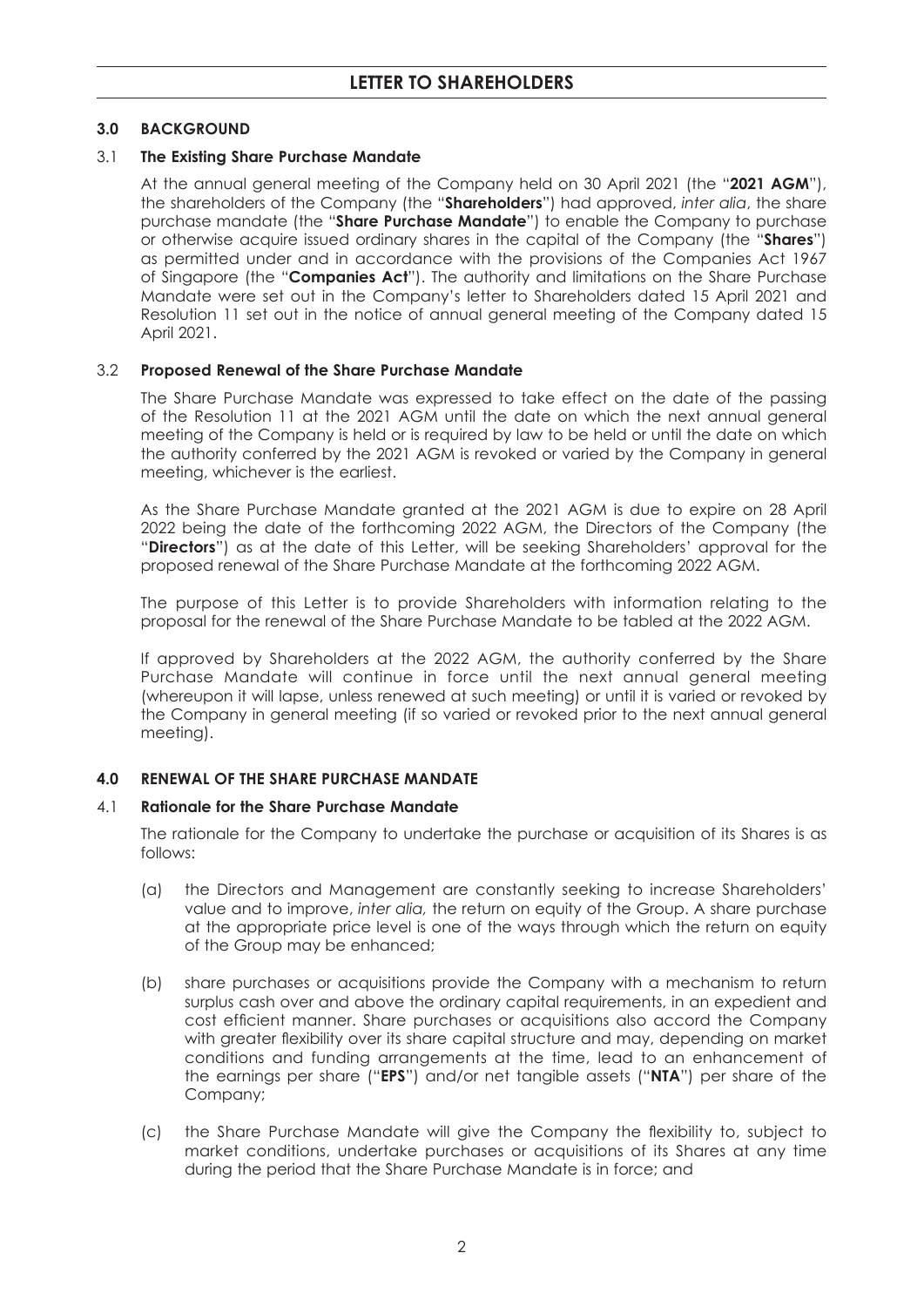(d) Shares purchased or acquired pursuant to the Share Purchase Mandate and which are held as treasury shares may be utilised by the Company in the manner provided in the Companies Act. The Share Purchase Mandate will allow the Directors to effectively manage and minimise the dilution impact (if any) associated with employee share schemes and shares issuance as consideration for merger and acquisition programs.

 While the Share Purchase Mandate would authorise a purchase or acquisition of Shares up to the 10% limit described in paragraph 4.2.1 below, Shareholders should note that purchases or acquisitions of Shares pursuant to the Share Purchase Mandate may not be carried out to the full 10% limit as authorised and no purchases or acquisitions of Shares would be made in circumstances which would have or may have a material adverse effect on the financial position of the Company or result in the Company being de-listed from the SGX-ST.

4.2 **Authority and Limits of the Share Purchase Mandate.** The authority and limitations placed on the purchases or acquisitions of Shares by the Company under the Share Purchase Mandate, if renewed at the 2022 AGM, are the same as previously approved by the Shareholders at the 2021 AGM, and are as summarised below:

#### 4.2.1 **Maximum Number of Shares**

 Only Shares which are issued and fully paid-up may be purchased or acquired by the Company. The total number of Shares which may be purchased or acquired by the Company pursuant to the Share Purchase Mandate is limited to that number of Shares representing not more than 10% of the total number of issued Shares (excluding treasury shares and subsidiary holdings) of the Company as at the date of the 2022 AGM at which the renewal of the Share Purchase Mandate is approved.

 As at the Latest Practicable Date, the Company is holding 2,407,780 Shares as treasury shares and has no subsidiary holdings. Purely for illustrative purposes, on the basis of a total of 309,154,706 issued Shares (excluding treasury shares and subsidiary holdings) as at 17 March 2022, being the latest practicable date prior to the issue of this Letter (the "**Latest Practicable Date**"), and assuming that no further Shares are issued, no further Shares are purchased or acquired and held by the Company as treasury shares and there are no subsidiary holdings on or prior to the 2022 AGM, the purchase or acquisition by the Company of up to the maximum limit of 10% of the total number of its issued Shares (excluding treasury shares and subsidiary holdings) will result in the purchase or acquisition by the Company of up to 30,915,470 Shares.

#### 4.2.2 **Duration of Authority**

 Purchases or acquisitions of Shares by the Company may be made, at any time and from time to time, on and from the date of the 2022 AGM at which the renewal of the Share Purchase Mandate is approved, up to the earliest of:

- (a) the date on which the next annual general meeting of the Company is held or required by law to be held; or
- (b) the date on which the authority conferred by the Share Purchase Mandate is revoked or varied by the Company in a general meeting; or
- (c) the date on which the purchases or acquisitions of Shares have been carried out to the full extent mandated.

 The Share Purchase Mandate may be renewed by the Shareholders at the next annual general meeting or at any other general meeting of the Company.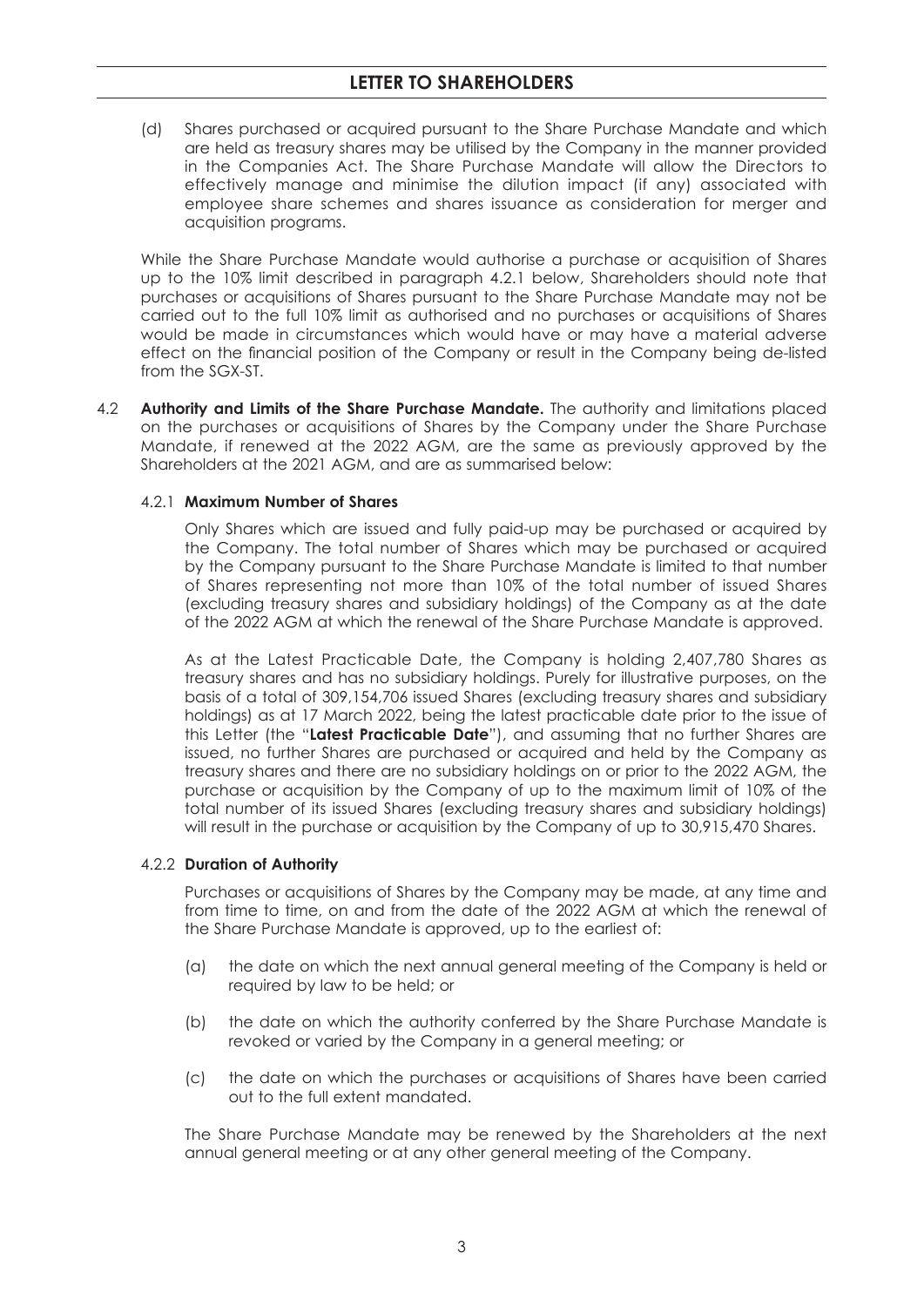#### 4.2.3 **Manner of Purchases or Acquisitions of Shares**

Purchases or acquisitions of Shares by the Company may be made by way of:

- (a) on-market purchases ("**Market Purchases**"), transacted on the SGX-ST through the SGX-ST's trading system, through one or more duly licensed stockbrokers appointed by the Company for the purpose; and/or
- (b) off-market purchases ("**Off-Market Purchases**") in accordance with an equal access scheme as defined in Section 76C of the Companies Act.

 In an Off-Market Purchase, the Directors may impose such terms and conditions which are not inconsistent with the Share Purchase Mandate, the Listing Manual of SGX-ST (the "**Listing Manual**"), the Constitution of the Company, the Companies Act and other applicable laws and regulations as they consider fit in the interests of the Company in connection with or in relation to an equal access scheme or schemes.

 Under the Companies Act, an equal access scheme must satisfy all the following conditions:

- (i) the offers under the scheme are to be made to every person who holds shares to purchase or acquire the same percentage of their shares;
- (ii) all of those persons must be given a reasonable opportunity to accept the offers made to them; and
- (iii) the terms of all the offers must be the same, except that there must be disregarded (1) differences in consideration attributable to the fact that offers relate to shares with different accrued dividend entitlements, (2) differences in the offers introduced solely to ensure that each person is left with a whole number of shares and (3) if applicable, differences in consideration attributable to the fact that offers relate to shares with different amounts remaining unpaid.

 Under the Listing Manual, in making an Off-Market Purchase, a listed company must issue an offer document to all shareholders containing, *inter alia*, the following information:

- (i) the terms and conditions of the offer;
- (ii) the period and procedures for acceptances;
- (iii) the reasons for the proposed share purchases;
- (iv) the consequences, if any, of share purchases by the listed company that will arise under The Singapore Code on Take-overs and Mergers (the "**Take-over Code**") or other applicable take-over rules;
- (v) whether the share purchases, if made, could affect the listing of the listed company's equity securities on the SGX-ST;
- (vi) details of any share purchase made by the listed company in the previous 12 months (whether by way of Market Purchases or Off-Market Purchases), giving the total number of shares purchased, the purchase price per share or the highest and lowest prices paid for the purchases, where relevant, and the total consideration paid for the purchases; and
- (vii) whether the shares purchased by the listed company will be cancelled or kept as treasury shares.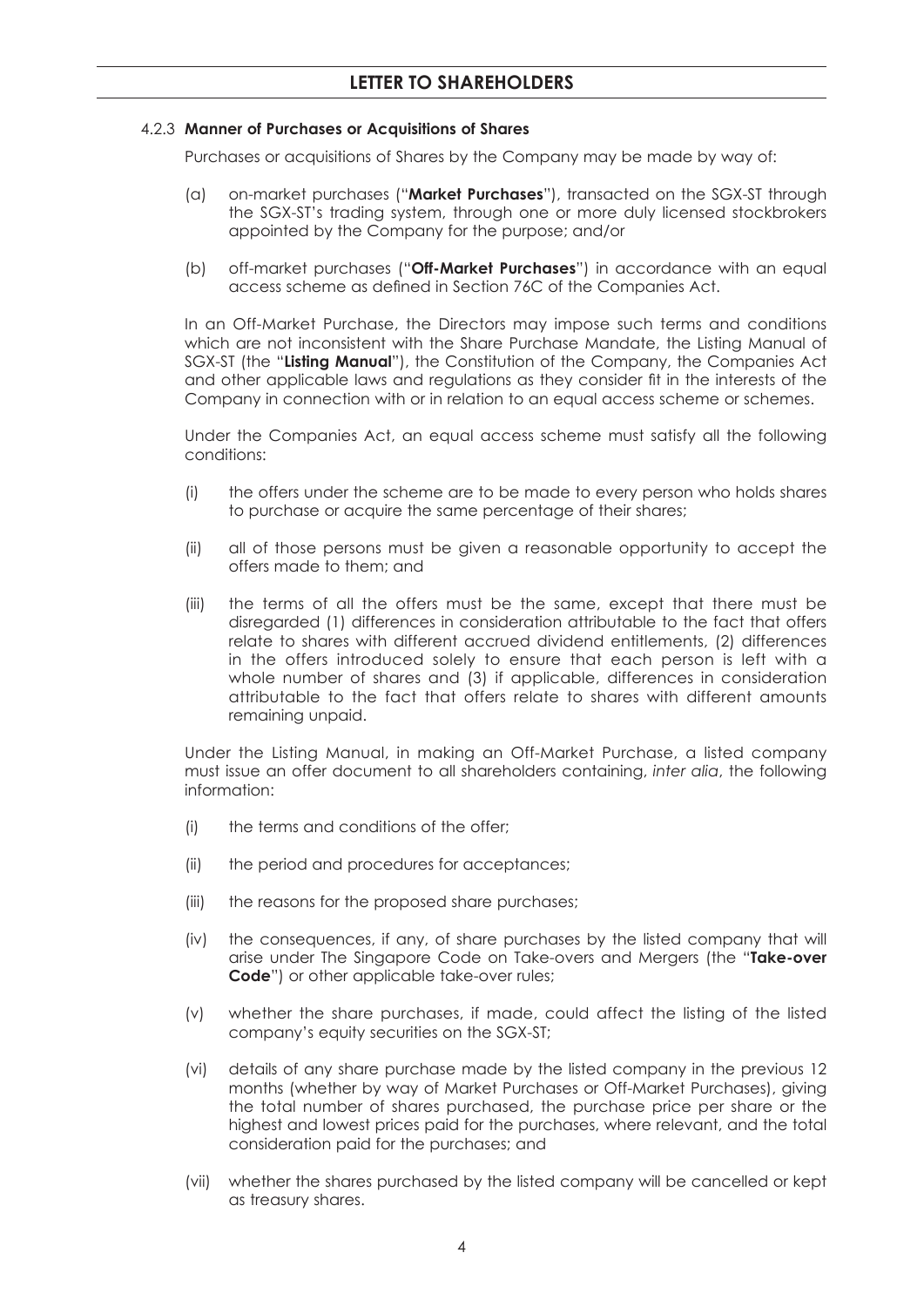#### 4.2.4 **Maximum Purchase Price**

 The purchase price (excluding brokerage, commission, applicable goods and services tax and other related expenses) to be paid for a Share will be determined by the Directors, provided that such purchase price must not exceed:

- (a) in the case of Market Purchases, 105% of the Average Closing Price (as defined hereinafter); and
- (b) in the case of Off-Market Purchases, 110% of the Average Closing Price,

 (the "**Maximum Price**") in either case, excluding related expenses of the purchase or acquisition.

For the purposes of this Letter:

 "**Average Closing Price**" means the average of the Closing Market Prices of the Shares for the five (5) consecutive market days on which the Shares are transacted on the SGX-ST immediately preceding the day of the Market Purchase by the Company or, as the case may be, the date of the making of the offer pursuant to the Off-Market Purchase, and deemed to be adjusted for any corporate action that occurs during such five-market day period and the day of the Market Purchase or, as the case may be, the date of the making of the offer pursuant to the Off-Market Purchase;

 "**Closing Market Price**" means the last dealt price for a Share transacted through the SGX-ST's trading system as shown in any publication of the SGX-ST or other sources; and

 "**date of the making of the offer**" means the date on which the Company announces its intention to make an offer for the purchase or acquisition of Shares from holders of Shares, stating therein the purchase price (which must not be more than the Maximum Price calculated on the foregoing basis) for each Share and the relevant terms of the equal access scheme for effecting the Off-Market Purchase.

4.3 **Status of Purchased Shares.** Shares purchased or acquired by the Company will be dealt with in such manner as may be permitted by the Companies Act.

 Under the Companies Act, any Share purchased or acquired by the Company is deemed to be cancelled immediately on purchase or acquisition (and all rights and privileges attached to that Share will expire on cancellation) unless such Share is held by the Company as treasury shares in accordance with Section 76H to 76K of the Companies Act.

- 4.3.1 **Treasury Shares.** Under the Companies Act, Shares purchased or acquired by the Company may be held or dealt with as treasury shares. Certain provisions on treasury shares under the Companies Act are summarised below:
	- (a) **Maximum Holdings** The aggregate number of Shares held by the Company as treasury shares must not at any time exceed ten per cent (10%) of the total number of issued Shares at that time. In the event that the aggregate number of treasury shares held by the Company exceeds the aforesaid limit, the Company must dispose of or cancel the excess treasury shares within six (6) months from the day the aforesaid limit is first exceeded.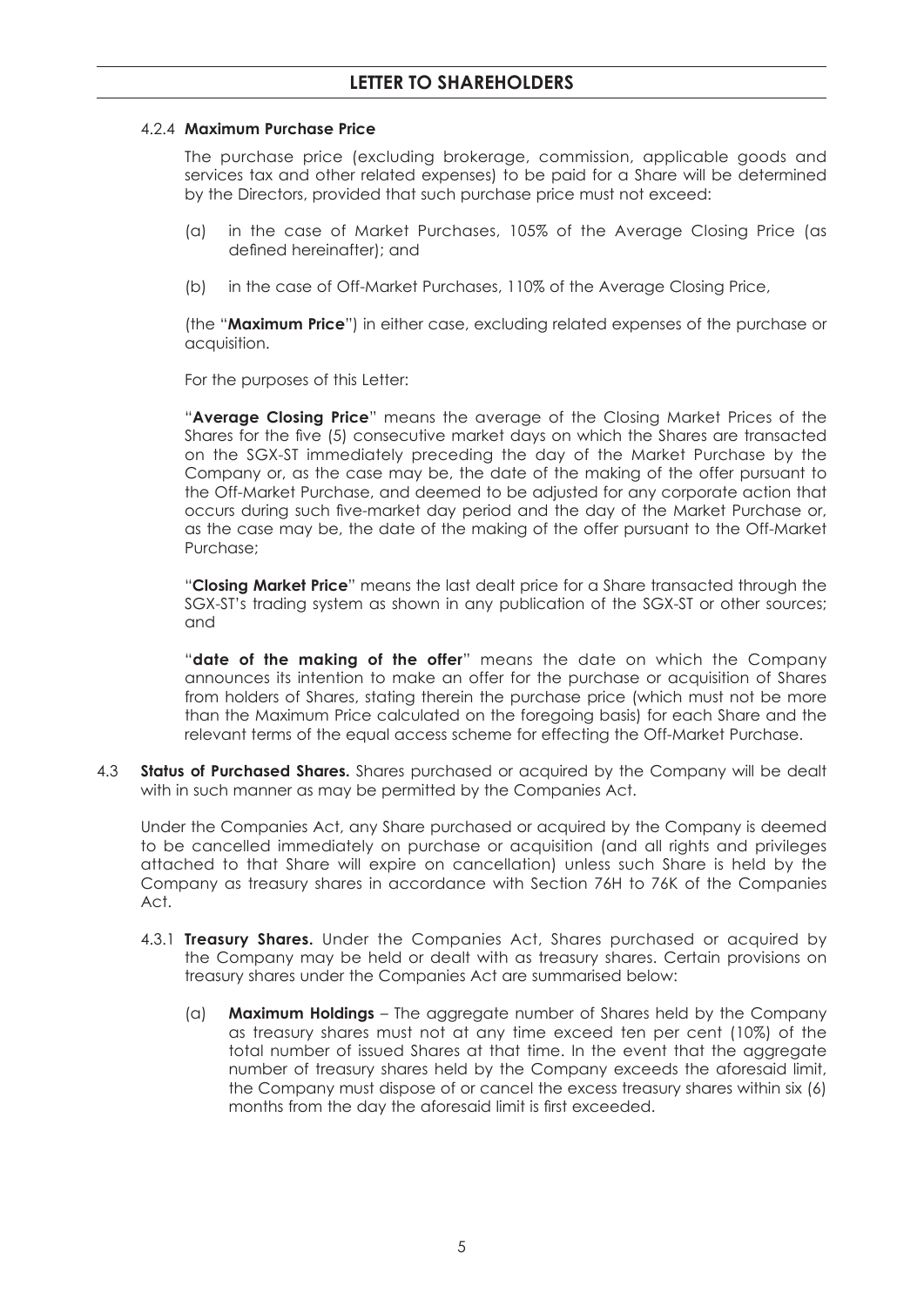(b) **Voting and Other Rights** – The Company must not exercise any right in respect of the treasury shares. In particular, the Company must not exercise any right to attend or vote at meetings and for the purposes of the Companies Act, the Company is to be treated as having no right to vote and the treasury shares are to be treated as having no voting rights.

 In addition, no dividend may be paid, and no other distribution (whether in cash or otherwise) of the Company's assets (including any distribution of assets to members of the Company on a winding up) may be made, to the Company in respect of treasury shares. However, the allotment of shares as fully paid bonus shares in respect of the treasury shares is allowed. A subdivision or consolidation of any treasury share into treasury shares of a greater or smaller amount is allowed so long as the total value of the treasury shares after the subdivision or consolidation is the same as before.

- (c) **Disposal and Cancellation** Where Shares are held as treasury shares, the Company may at any time:
	- (i) sell the treasury shares (or any of them) for cash;
	- (ii) transfer the treasury shares (or any of them) for the purposes of or pursuant to any share scheme, whether for employees, directors or other persons;
	- (iii) transfer the treasury shares (or any of them) as consideration for the acquisition of shares in or assets of another company or assets of a person;
	- (iv) cancel the treasury shares (or any of them); or
	- (v) sell, transfer or otherwise use the treasury shares for such other purposes as the Minister for Finance may by order prescribe.

 In addition, under the Listing Manual, an immediate announcement must be made of any sale, transfer, cancellation and/or use of treasury shares. Such announcement must include details such as (A) the date of the sale, transfer, cancellation and/or use of such treasury shares, (B) the purpose of such sale, transfer, cancellation and/or use of such treasury shares, (C) the number of treasury shares which have been sold, transferred, cancelled and/or used, (D) the number of treasury shares before and after such sale, transfer, cancellation and/or use, (E) the percentage of the number of treasury shares against the total number of issued shares (of the same class as the treasury shares) which are listed before and after such sale, transfer, cancellation and/or use and (F) the value of the treasury shares if they are used for a sale or transfer, or cancelled.

## 4.3.2 **Purchased or Acquired Shares Cancelled**

 Under the Companies Act, where Shares purchased or acquired by the Company are cancelled, the Company must:

- (a) reduce the amount of its share capital where the Shares were purchased or acquired out of the capital of the Company;
- (b) reduce the amount of its profits where the Shares were purchased or acquired out of the profits of the Company; or
- (c) reduce the amount of its share capital and profits proportionately where the Shares were purchased or acquired out of both the capital and the profits of the Company,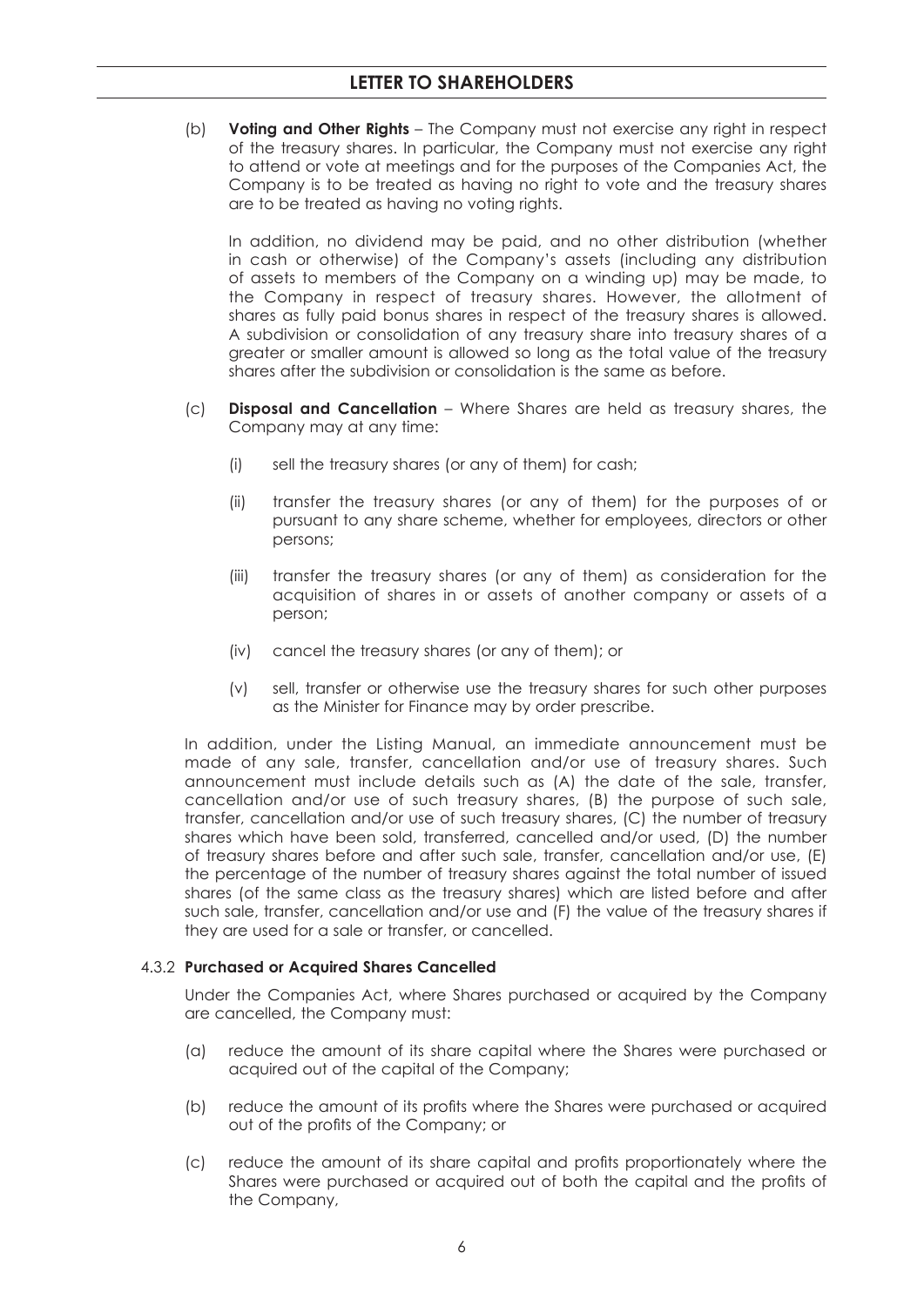by the total amount of the purchase price paid by the Company for the Shares cancelled, which includes any expenses (including brokerage or commission) incurred directly in such purchase or acquisition of Shares.

 Shares which are cancelled will be automatically delisted by the SGX-ST, and certificates (if any) in respect thereof will be cancelled and destroyed by the Company as soon as reasonably practicable following such cancellation. The total number of issued Shares will be diminished by the number of Shares purchased or acquired by the Company and which are cancelled and not held as treasury shares.

- 4.4 **Source of Funds.** In purchasing or acquiring its Shares, the Company may only apply funds legally available for such purchase or acquisition as provided in the Constitution of the Company and in accordance with applicable laws in Singapore. Under the Companies Act, purchases or acquisitions of Shares by the Company may be made out of the Company's profits and/or capital so long as the Company is solvent. For this purpose, a company is "solvent" if at the time of the payment, the following conditions are satisfied:
	- (a) there is no ground on which the company could be found to be unable to pay its debts;
	- (b) if:
		- (i) it is intended to commence winding up of the company within the period of 12 months immediately after the date of the payment, the company will be able to pay its debts in full within the period of 12 months after the date of commencement of the winding up; or
		- (ii) it is not intended so to commence winding up, the company will be able to pay its debts as they fall due during the period of 12 months immediately after the date of the payment; and
	- (c) the value of the company's assets is not less than the value of its liabilities (including contingent liabilities) and will not, after the proposed purchase or acquisition, become less than the value of its liabilities (including contingent liabilities).

 The Company intends to use the Group's internal resources and/or external borrowings or a combination of both to finance the Company's purchases or acquisitions of Shares pursuant to the Share Purchase Mandate. The amount of funding required for the Company to purchase or acquire Shares under the Share Purchase Mandate will depend on, *inter alia*, the aggregate number of Shares purchased or acquired and the consideration paid at the relevant time.

 The Directors do not propose to exercise the Share Purchase Mandate in a manner and to such extent that it would materially and adversely affect the working capital requirements, the gearing levels of the Group and the financial position of the Group taken as a whole.

4.5 **Financial Effects**. The financial effects on the Company and the Group arising from purchases or acquisitions of Shares which may be made pursuant to the Share Purchase Mandate will depend on*, inter alia*, the aggregate number of Shares purchased or acquired, the price paid for such Shares, whether the purchase or acquisition is made out of capital or profits of the Company, the amount (if any) borrowed by the Group to fund the purchases or acquisitions, and whether the Shares purchased or acquired are held in treasury or cancelled. The financial effects on the Company and the Group, based on the audited financial statements of the Group for the financial year ended 31 December 2021, are based on the assumptions set out below: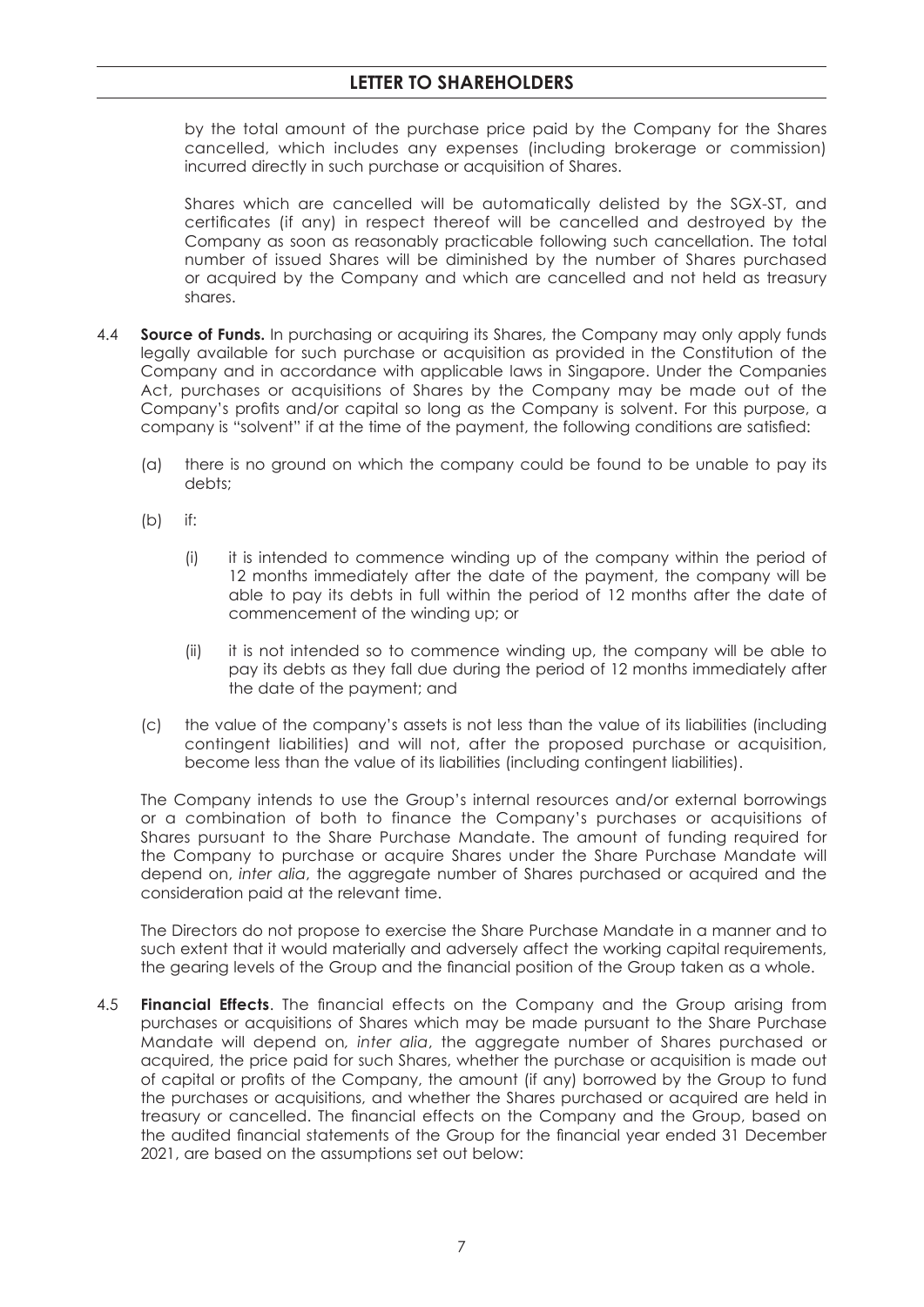#### 4.5.1 **Purchase or Acquisition of Shares made out of Profits and/or Capital**

 Where the consideration paid by the Company for the purchase or acquisition of Shares is made out of profits, such consideration (excluding brokerage commission, applicable goods and services tax and other related expenses) will correspondingly reduce the profits available for distribution as dividends by the Company.

 Where the consideration paid by the Company for the purchase or acquisition of Shares is made out of capital, the profits available for distribution as dividends by the Company will not be reduced.

#### 4.5.2 **Number of Shares Acquired or Purchased**

 As at the Latest Practicable Date, the Company is holding 2,407,780 Shares as treasury shares and has no subsidiary holdings. Based on 309,154,706 Shares in issue (excluding treasury shares and subsidiary holdings) as at the Latest Practicable Date and assuming that no further Shares are issued, no further Shares are purchased or acquired and held by the Company as treasury shares and there are no subsidiary holdings on or prior to the 2022 AGM, the purchase or acquisition by the Company of up to the maximum limit of 10% of the total number of its issued Shares (excluding treasury shares and subsidiary holdings) will result in the purchase or acquisition by the Company of up to 30,915,470 Shares (rounded down to the nearest 10 shares).

#### 4.5.3 **Maximum Price Paid for Shares Acquired or Purchased**

 In the case of Market Purchases by the Company and assuming that the Company purchases or acquires 30,915,470 Shares at the maximum price of S\$4.46 for each Share (being the price equivalent to 105% of the Average Closing Price of the Shares for the five (5) consecutive market days on which the Shares were traded on the SGX-ST immediately preceding the Latest Practicable Date), the maximum amount of funds required for the purchase or acquisition of 30,915,470 Shares is S\$137,882,996.

 In the case of Off-Market Purchases by the Company and assuming that the Company purchases or acquires 30,915,470 Shares at the maximum price of S\$4.67 for each Share (being the price equivalent to 110% of the Average Closing Price of the Shares for the five (5) consecutive market days on which the Shares were traded on the SGX-ST immediately preceding the Latest Practicable Date), the maximum amount of funds required for the purchase or acquisition of 30,915,470 Shares is approximately S\$144,375,245.

#### 4.5.4 **Illustrative Financial Effects**

It is not possible for the Company to realistically calculate or quantify the financial effects of Share purchases or acquisitions that may be made pursuant to the Share Purchase Mandate as the resultant effect would depend on, *inter alia*, the aggregate number of Shares purchased or acquired, the price paid for such Shares and whether the Shares purchased or acquired are held in treasury or cancelled.

Based on the audited financial statements of the Company and the Group for the financial year ended 31 December 2021, the Group has positive equity of approximately S\$402.5 million to effect purchases of its Shares from the market. However, for illustrative purposes only, assuming that:

- (i) the Company purchases 30,915,470 Shares representing the maximum 10% of its total number of issued Shares as at the Latest Practicable Date; and
- (ii) the aforesaid 30,915,470 Shares are purchased at the maximum price of S\$4.46 per Share, being a price representing 105% of the Average Closing Price as at the Latest Practicable Date,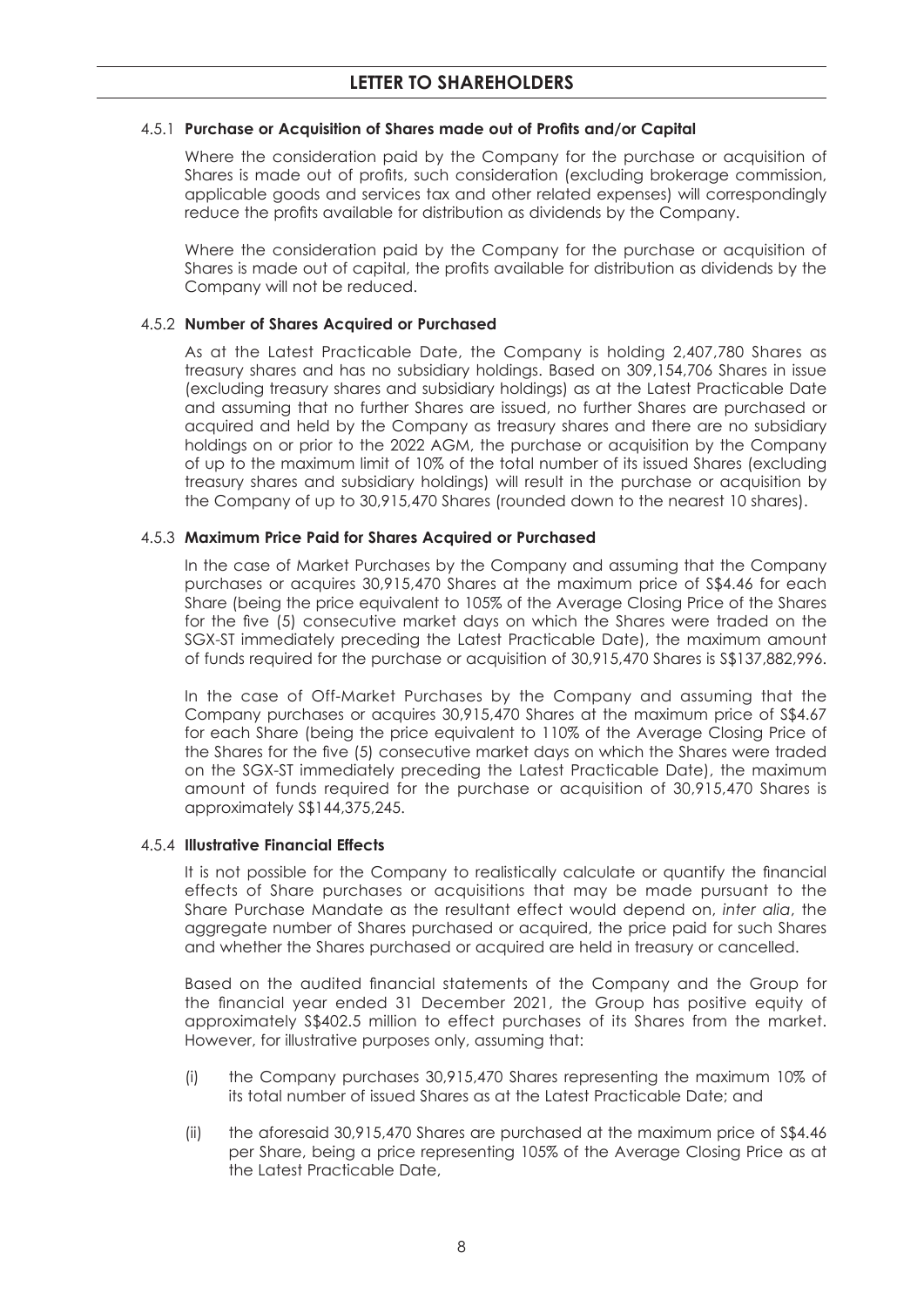and for purposes of this illustration, it is assumed that the Company is using only external sources to finance purchases of its Shares from the market at an interest rate of 2% per annum and that the purchased Shares are cancelled, the financial effects of the purchase of Shares by the Company pursuant to the Share Purchase Mandate on the Company's and the Group's audited financial statements for FY2021 would be as set out below:

|                                                              | Group                                            |                                          | Company                                          |                                          |
|--------------------------------------------------------------|--------------------------------------------------|------------------------------------------|--------------------------------------------------|------------------------------------------|
|                                                              | <b>Before</b><br><b>Share</b><br><b>Purchase</b> | After<br><b>Share</b><br><b>Purchase</b> | <b>Before</b><br><b>Share</b><br><b>Purchase</b> | After<br><b>Share</b><br><b>Purchase</b> |
| As at 31 December 2021 (S\$'000)                             |                                                  |                                          |                                                  |                                          |
| Shareholders' Funds                                          | 402,514                                          | 264,631                                  | 184,426                                          | 46,543                                   |
| Net Tangible Assets                                          | 305,632                                          | 167,749                                  | 184,382                                          | 46,499                                   |
| <b>Current Assets</b>                                        | 550,112                                          | 550,112                                  | 147,194                                          | 147,194                                  |
| <b>Current Liabilities</b>                                   | 235,228                                          | 373,111                                  | 8,944                                            | 146,827                                  |
| <b>Working Capital</b>                                       | 314,884                                          | 177,001                                  | 138,250                                          | 367                                      |
| <b>Total Borrowings</b>                                      | 63,273                                           | 201,156                                  |                                                  | 137,883                                  |
| <b>Number of Shares ('000)</b>                               |                                                  |                                          |                                                  |                                          |
| Issued and paid-up share capital<br>(net of treasury shares) | 309,155                                          | 278,239                                  | 309,155                                          | 278,239                                  |
| Weighted average number of<br>issued and paid-up Shares      | 289,386                                          | 258,470                                  | 289,386                                          | 258,470                                  |
| <b>Financial Ratios</b>                                      |                                                  |                                          |                                                  |                                          |
| NTA per Share (Singapore cents)                              | 98.86 (1)                                        | 60.29 (2)                                | 59.64 (1)                                        | 16.71(2)                                 |
| Gearing Ratio (times) (3)                                    | 0.16                                             | 0.76                                     |                                                  | 2.96                                     |
| Current Ratio (times)                                        | 2.34                                             | 1.47                                     | 16.46                                            | 1.00                                     |
| EPS - Basic (Singapore cents)                                | $31.77^{(1)}$                                    | $34.51^{(2)}$                            | $9.43$ <sup>(1)</sup>                            | 9.50(2)                                  |

#### **Notes:**

- (1) The NTA per Share and basic EPS were calculated based on the number of Shares in issue (excluding treasury shares and subsidiary holdings) of 309,154,706 at the end of FY2021 and the weighted average number of Shares in issue (excluding treasury shares and subsidiary holdings) of 289,385,767 for FY2021 respectively before adjusting for the share purchase.
- <sup>(2)</sup> The NTA per Share and basic EPS were calculated based on the number of Shares in issue (excluding treasury shares and subsidiary holdings) of 278,239,236 at the end of FY2021 and weighted average number of Shares in issue of 258,470,297 for FY2021 respectively after adjusting for the share purchase.
- <sup>(3)</sup> Gearing ratio is computed using total borrowings divided by Shareholders' Fund at the end of FY2021.
- (4) As at 31 December 2021, the Group and the Company had cash balances of S\$216.2 million and S\$115.8 million respectively.

 As illustrated above, the purchase of Shares will reduce (i) the working capital from S\$314.9 million to S\$177.0 million, (ii) the NTA per Share of the Group as at 31 December 2021 from 98.86 Singapore cents per Share to 60.29 Singapore cents per Share and (iii) the NTA per Share of the Company as at 31 December 2021 from 59.64 Singapore cents per Share to 16.71 Singapore cents per Share respectively assuming that all share purchases are funded through borrowings.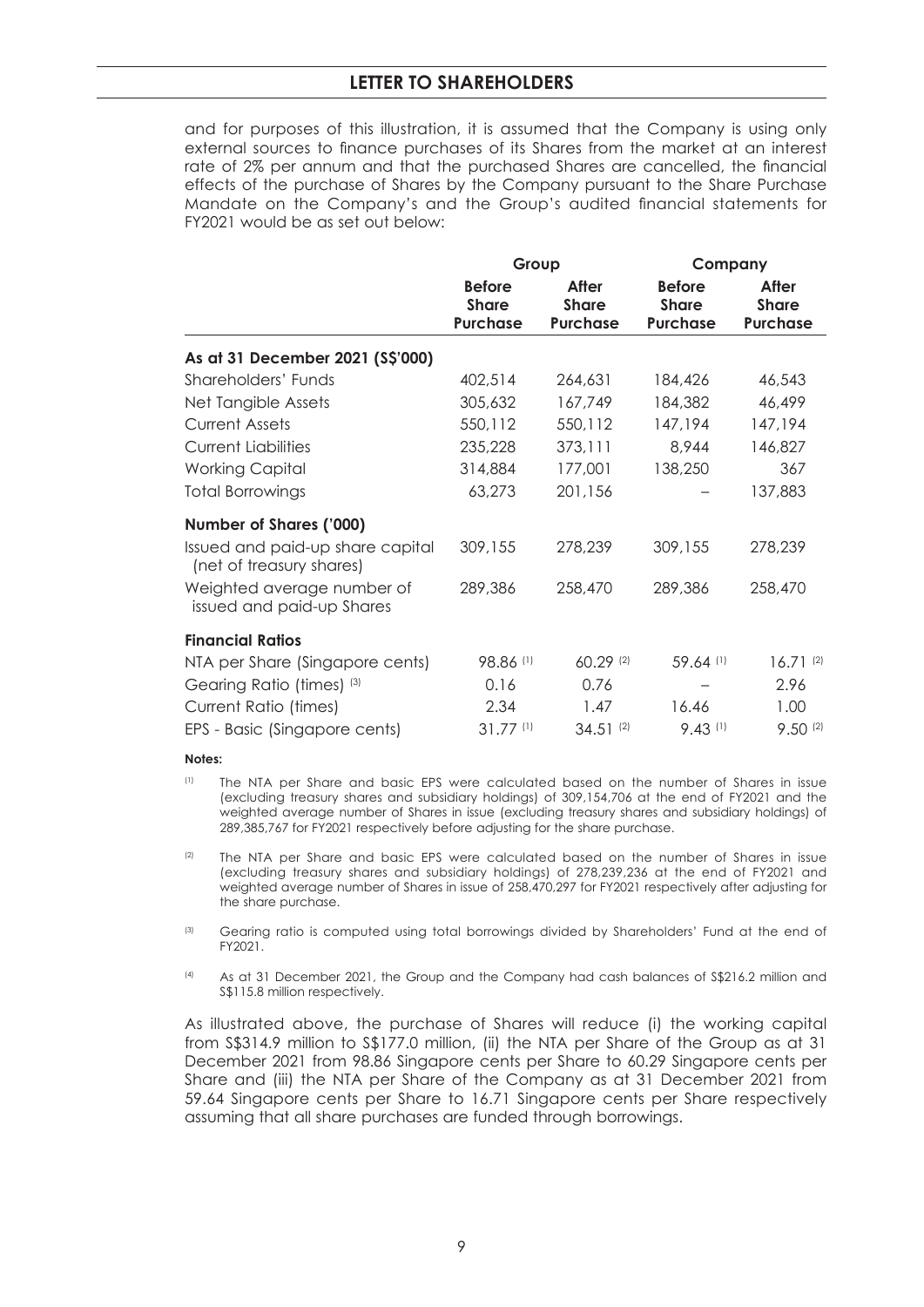Assuming that the purchase of Shares had taken place on 1 January 2021, the consolidated basic gain per Share of the Group for FY2021 would be increased from 31.77 Singapore cents per Share to 34.51 Singapore cents per Share as a result of the reduction in the number of issued Shares, taking into consideration the interest expense relating to the external funding for the share purchase transaction.

Shareholders should note that the financial effects set out in this section are purely **for illustrative purposes only and are not necessarily representative of the Company's**  future financial performance. In addition, the actual impact will depend on, *inter alia*, **the actual number and price of Shares that may be purchased or acquired by the Company, whether the purchase or acquisition of Shares is made out of the**  profits or capital of the Company and whether the Shares purchased or acquired are **held in treasury or cancelled.**

 **Although the Share Purchase Mandate would authorise the Company to purchase or acquire up to 10% of the total number of issued Shares (excluding treasury shares and subsidiary holdings), the Company may not necessarily purchase or acquire or be able to purchase or acquire the entire 10% of the total number of issued Shares (excluding treasury shares and subsidiary holdings) as mandated. In addition, the Company may cancel all or part of the Shares purchased or hold all or part of the Shares purchased in treasury.**

 **The Directors would emphasise that they do not intend to exercise the Share Purchase Mandate to such an extent that would result in a material adverse effect**  on the financial position of the Group taken as a whole, or result in the Company **being delisted from the SGX-ST.**

- 4.6 **Tax Implications.** Shareholders who are in doubt as to their respective tax positions or any tax implications arising from the purchase or acquisition of Shares by the Company, including those who may be subject to tax in a jurisdiction outside Singapore, should consult their own professional advisers.
- 4.7 **Listing Manual.** Under Rule 886(1) of the Listing Manual, a listed company must notify the SGX-ST of all purchases or acquisitions of its shares no later than 9.00 a.m. (a) in the case of Market Purchases, on the market day (i.e. a day on which the SGX-ST is open for securities trading, "**Market Day**") following the day of purchase or acquisition of any of its shares; and (b) in the case of Off-Market Purchases under an equal access scheme, on the second Market Day after the close of acceptances of the offer. Such notification must include such details that the SGX-ST may prescribe, such as details of the date of the purchase, the total number of shares purchased, the number of shares cancelled, the number of shares held as treasury shares, the purchase price per share or the highest and lowest prices paid for such shares, as applicable, the total consideration (including stamp duties and clearing charges) paid or payable for the shares, the number of shares purchased as at the date of announcement (on a cumulative basis), the number of issued shares (excluding treasury shares and subsidiary holdings) after the purchase, the number of treasury shares held after the purchase and the number of subsidiary holdings after the purchase.

 Whilst the Listing Manual does not expressly prohibit any purchase of shares by a listed company during any particular time(s), because the listed company would be regarded as an "insider" in relation to any proposed purchase or acquisition of its shares, the Company will not undertake any purchase or acquisition of Shares pursuant to the proposed Share Purchase Mandate at any time after a price sensitive development has occurred or has been the subject of a consideration and/or decision of the board of directors of the Company until the price sensitive information has been publicly announced.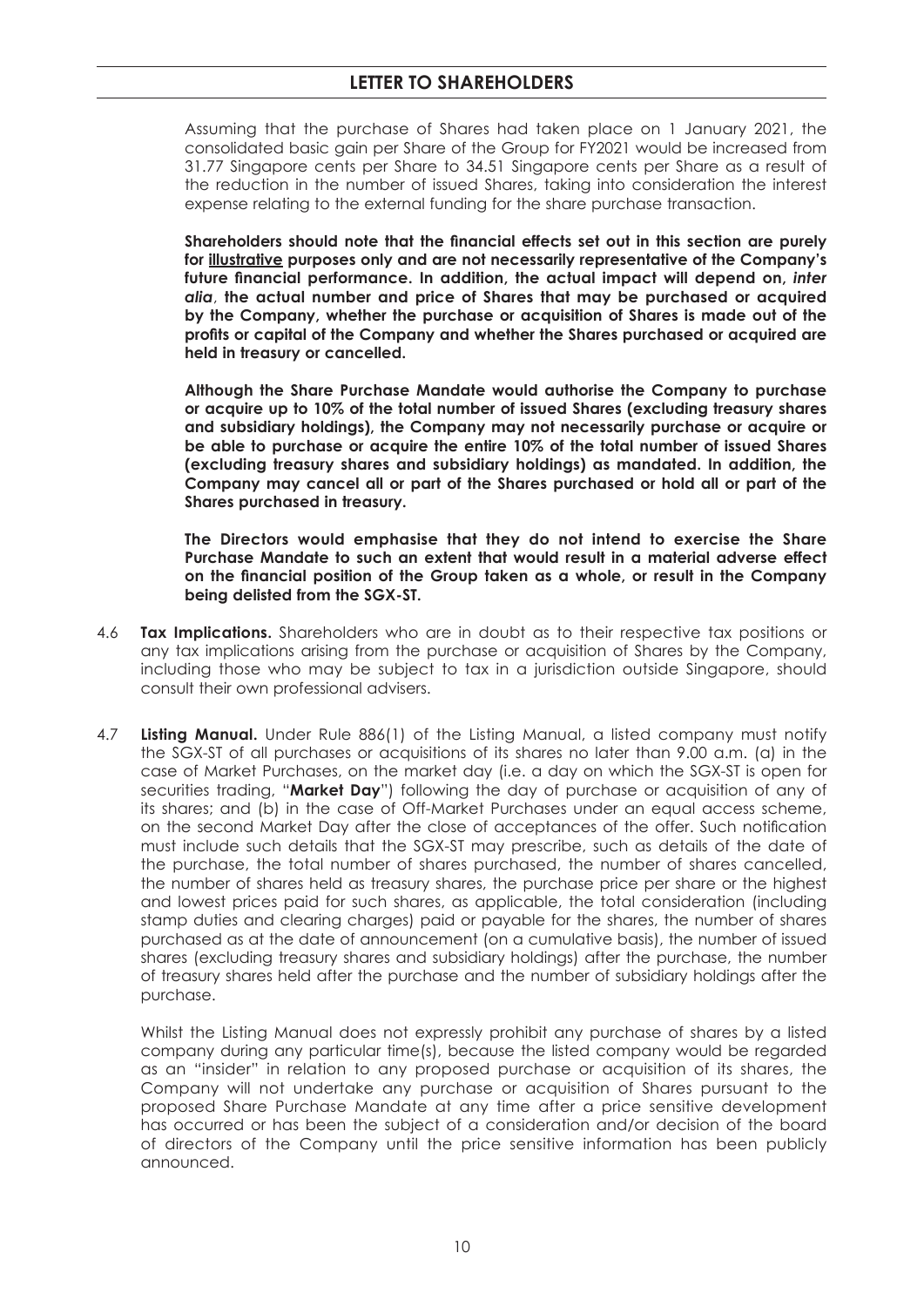In particular, in line with Rule 1207(19)(c) of the Listing Manual, the Company will not purchase or acquire any Shares through Market Purchases or Off-Market Purchases during the period of one (1) month immediately preceding the announcement of the Company's half-year and full year financial statements (if the Company does not announce its quarterly financial statements) or, if the Company announces its quarterly financial statements (whether required by the SGX-ST or otherwise), during the period of two (2) weeks immediately preceding the announcement of the Company's financial statements for each of the first three quarters of its financial year and one (1) month before the announcement of the Company's full year financial statements.

4.8 **Listing Status of Shares.** Under Rule 723 of the Listing Manual, a listed company must ensure that at least 10% of the total number of issued Shares (excluding treasury shares, preference shares and convertible equity securities) in a class that is listed is at all times held by the public. The word "public" is defined in the Listing Manual as persons other than directors, chief executive officer, substantial shareholders, or controlling shareholders of the listed company and its subsidiaries, as well as the associates of such persons.

 As at the Latest Practicable Date, there are 233,858,424 issued Shares, representing approximately 75.64% of the total number of issued Shares (excluding treasury shares) of the Company, held by the public. In the event that the Company purchases the maximum of 10% of its total number of issued Shares (excluding treasury shares) from public Shareholders, based on information available as at the Latest Practicable Date, the percentage of the Company's public float would be reduced to approximately 72.94% of the total number of issued Shares (excluding treasury shares). Accordingly, based on information available as at the Latest Practicable Date, the Company is of the view that there is a sufficient number of Shares in issue (excluding treasury shares) held by public Shareholders that would permit the Company to potentially undertake purchases or acquisitions of Shares through Market Purchases up to the full 10% limit pursuant to the Share Purchase Mandate without adversely affecting the listing status of the Shares on the SGX-ST.

 Although the Share Purchase Mandate would authorise the Company to purchase up to 10% of the total number of the Company's issued Shares (excluding treasury shares and subsidiary holdings), the Company may not necessarily purchase or acquire or be able to purchase or acquire the entire 10% of the total number of the issued Shares (excluding treasury shares and subsidiary holdings) as mandated. The Directors will also use their best efforts to ensure that, notwithstanding any share purchases by the Company, a sufficient number of Shares remain in the hands of the public so that the share purchases will not adversely affect the listing status of the Shares on the SGX-ST, cause market illiquidity or adversely affect the orderly trading of the shares.

4.9 **Certain Take-over Code Implications arising from the Share Purchase Mandate.** Appendix 2 of the Take-over Code contains the Share Buy-Back Guidance Note. Certain take-over implications arising from the purchase or acquisition of Shares by the Company pursuant to the Share Purchase Mandate are summarised below:

#### 4.9.1 **Obligations to make a Take-over Offer**

 If as a result of any purchase or acquisition of Shares made by the Company under the Share Purchase Mandate, the proportionate interest of a Shareholder and persons acting in concert with him in the capital of the Company increases, such increase will be treated as an acquisition for the purposes of the Take-over Code. Consequently, a Shareholder or a group of Shareholders acting in concert with a Director could obtain or consolidate effective control of the Company and become obliged to make a take-over offer for the Company under Rule 14 of the Take-over Code.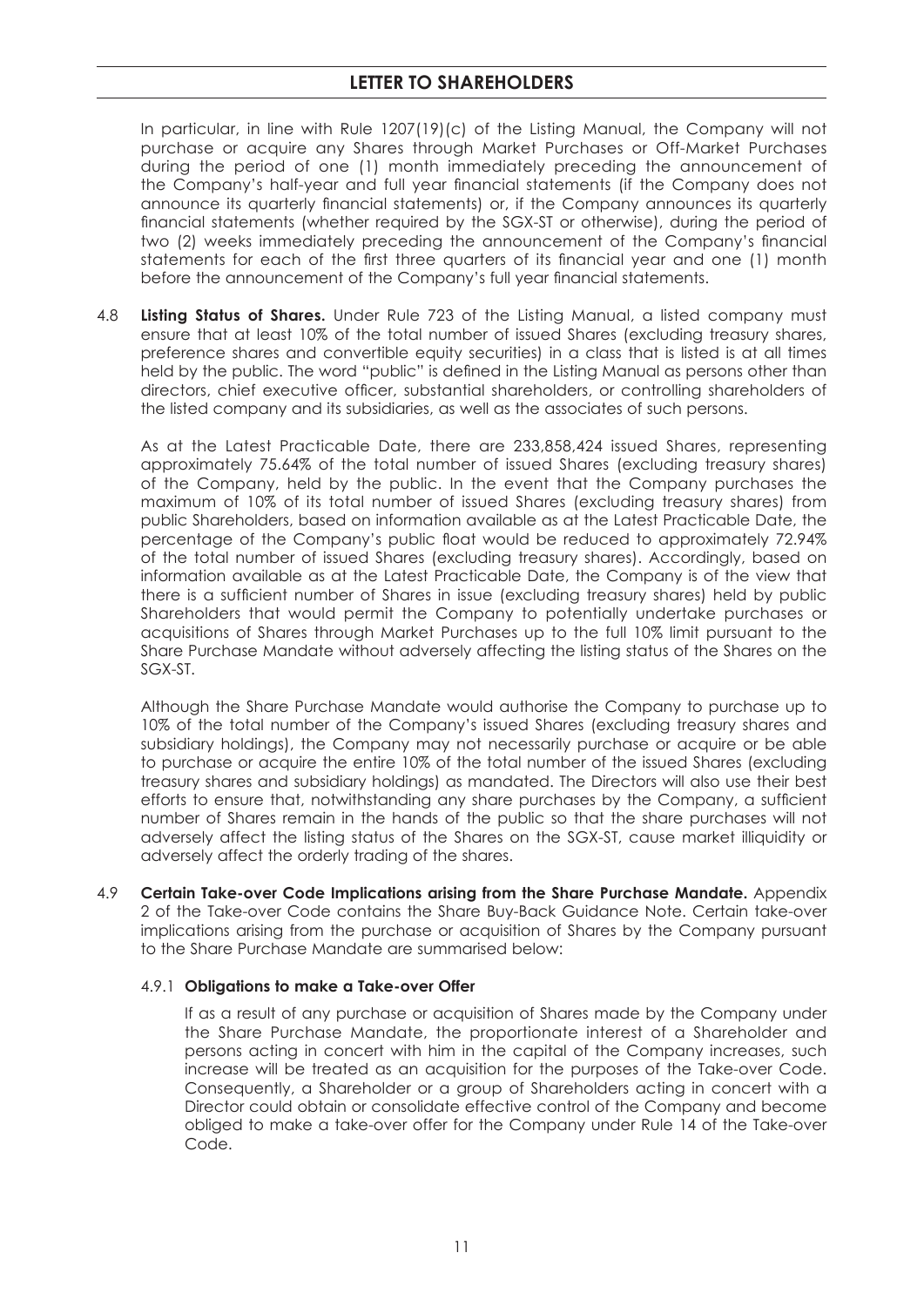#### 4.9.2 **Persons Acting in Concert**

 Under the Take-over Code, persons acting in concert comprise individuals or companies who, pursuant to an agreement or understanding (whether formal or informal), co-operate, through the acquisition by any of them of shares in a company, to obtain or consolidate effective control of that company. Unless the contrary is established, the Take-over Code presumes, *inter alia,* the following individuals and companies to be acting in concert with each other:

- (a) a company with any of its directors (together with their close relatives, related trusts as well as companies controlled by any of the directors, their close relatives and related trusts);
- (b) a company, its parent, subsidiaries and fellow subsidiaries, and their associated companies, and companies of which such companies are associated companies, all with each other; and
- (c) a person with any investment company, unit trust or other fund whose investment such person manages on a discretionary basis, but only in respect of the investment account which such person manages.

 For this purpose, a company is an associated company of another company if the second-mentioned company owns or controls at least twenty per cent (20%) but not more than fifty per cent (50%) of the voting rights of the first-mentioned company.

 The circumstances under which Shareholders, including Directors, and persons acting in concert with them, respectively, will incur an obligation to make a takeover offer as a result of a purchase or acquisition of Shares by the Company are set out in Rule 14 and Appendix 2 of the Take-over Code.

#### 4.9.3 **Effect of Rule 14 and Appendix 2**

 In general terms, the effect of Rule 14 and Appendix 2 of the Take-over Code is that, unless exempted, Directors and persons acting in concert with them will incur an obligation to make a take-over offer under Rule 14 if, as a result of the Company purchasing or acquiring Shares, the percentage of voting rights held by such Directors and persons acting in concert with them increases to 30% or more, or in the event that such Directors and persons acting in concert with them hold between 30% and 50% of the Company's voting rights, and their voting rights increase by more than 1% in any period of six (6) months.

 Under Appendix 2 of the Take-over Code, a Shareholder not acting in concert with the Directors will not be required to make a take-over offer under Rule 14 if, as a result of the Company purchasing or acquiring its Shares, the voting rights of such Shareholder would increase to 30% or more, or, if such Shareholder holds between 30% and 50% of the Company's voting rights, the voting rights of such Shareholder would increase by more than 1% in any period of six (6) months. Such Shareholder need not abstain from voting in respect of the resolution authorising the Share Purchase Mandate.

 Any Shares held by the Company as treasury shares shall be excluded from the calculation of the percentage of voting rights under the Take-over Code referred to above.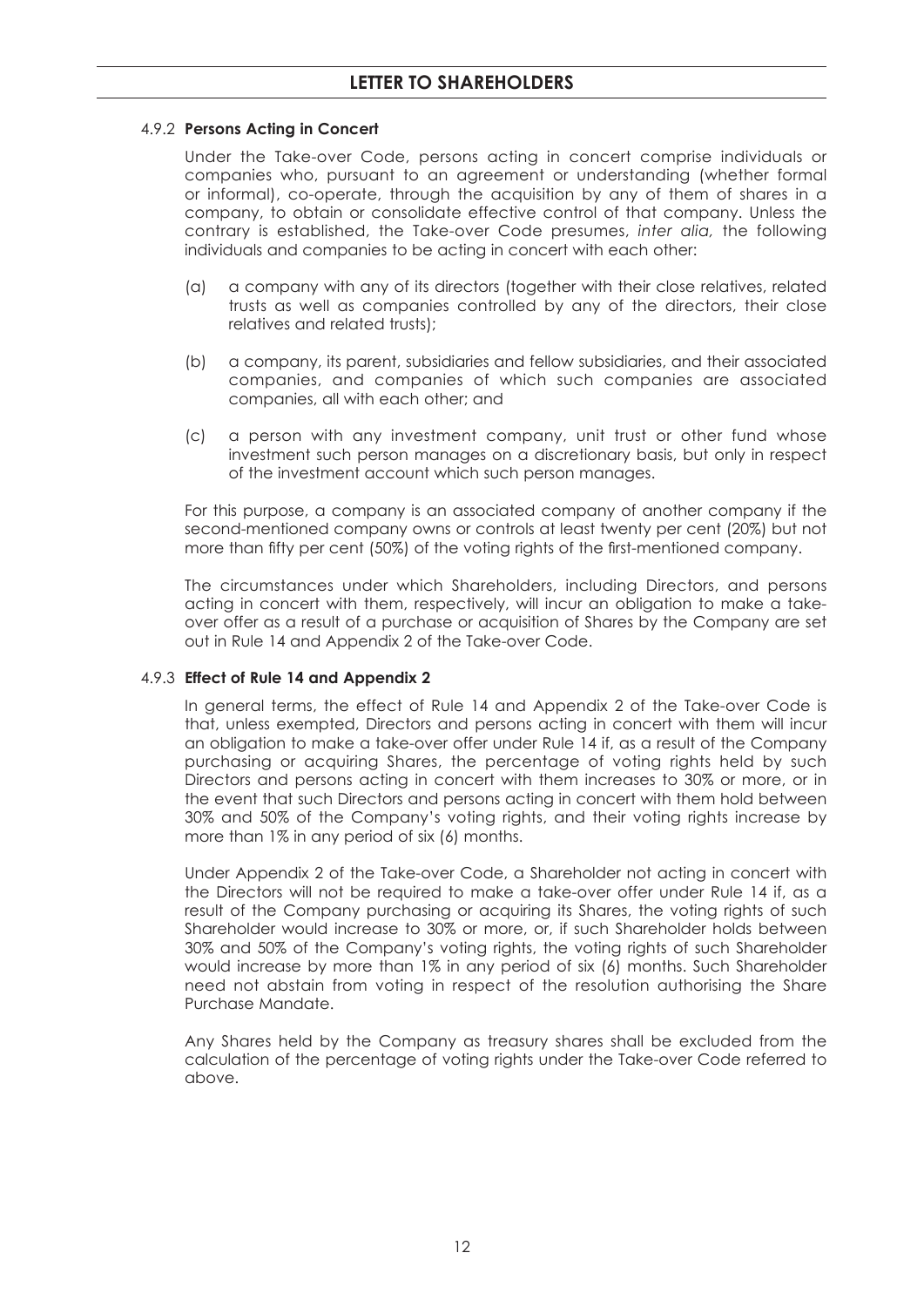Based on the Register of Directors' Shareholdings and the Register of Substantial Shareholdings of the Company as at the Latest Practicable Date, the Directors are not aware of any Director or Substantial Shareholder who would become obliged to make a mandatory take-over offer for the Company under Rule 14 of the Take-over Code as a result of any intended purchase by the Company of the maximum limit of 10% of the total number of issued Shares (excluding treasury shares) as at the Latest Practicable Date, pursuant to the Share Purchase Mandate.

 **The statements herein do not purport to be a comprehensive or exhaustive description of all implications that may arise under the Take-over Code. Shareholders who are in doubt as to whether they would incur any obligation to make a mandatory take-over offer under the Take-over Code as a result of any purchase or acquisition of Shares by the Company pursuant to the Share Purchase Mandate are advised to consult the Securities Industry Council and/or their professional advisers at the earliest opportunity.**

#### 4.10 **Details of Shares bought by the Company since the 2021 AGM**

 As at the Latest Practicable Date, the Company had, pursuant to the Share Purchase Mandate approved by Shareholders at the 2021 AGM, purchased or acquired an aggregate of 1,739,800 shares by way of Market Purchases. The highest and lowest prices paid were S\$3.36 and S\$5.05 per Share respectively. The total consideration (including clearing charges, etc) paid was S\$7,041,461.

#### **5.0 DIRECTORS' AND SUBSTANTIAL SHAREHOLDERS' INTERESTS**

5.1 **Directors' Interests.** Based on information in the Register of Directors' Shareholdings as at the Latest Practicable Date, the Directors' interests in the Shares before and after the purchase or acquisition of Shares pursuant to the Share Purchase Mandate, on the basis that (a) the Company purchases the maximum of 10% of the total number of issued Shares (excluding treasury shares) as at the Latest Practicable Date, (b) there is no change in the number of Shares in which the Directors have an interest as at the Latest Practicable Date, (c) there are no further issues of Shares, (d) there are no subsidiary holdings, and (e) no Shares (other than the Shares already purchased or acquired by the Company) are purchased or acquired and are held by the Company as treasury shares on or prior to the 2022 AGM, will be as follows:

|  |  | <b>Number of Shares Held</b> |  |
|--|--|------------------------------|--|
|  |  |                              |  |

| <b>Director</b>           | <b>Direct</b><br><b>Interest</b> | Deemed<br><b>Interest</b> | Total<br><b>Interest</b> | % Before<br><b>Share</b><br>Purchase <sup>(1)</sup> | % After<br><b>Share</b><br><b>Purchase</b> |
|---------------------------|----------------------------------|---------------------------|--------------------------|-----------------------------------------------------|--------------------------------------------|
| Loke Wai San              | 7,652,977                        | $\overline{\phantom{m}}$  | 7.652.977                | 2.48                                                | 2.75                                       |
| James Toh Ban Leng        | 11,000,000                       | 1,196,772(2)              | 12,196,772               | 3.95                                                | 4.38                                       |
| Chok Yean Hung            | 1,091,133                        | $\overline{\phantom{0}}$  | 1,091,133                | 0.35                                                | 0.39                                       |
| Loh Kin Wah               | 525,000                          |                           | 525,000                  | 0.17                                                | 0.19                                       |
| Lavi Alexander Lev        | 25,000                           |                           | 25,000                   | 0.01                                                | 0.01                                       |
| Chou Yen Ning @ Alice Lin | 5,000                            |                           | 5,000                    | n.m. <sup>(3)</sup>                                 | n.m. <sup>(3)</sup>                        |
| Tham Min Yew              |                                  |                           |                          |                                                     |                                            |

#### **Notes:**

(1) Based on 309,154,706 issued Shares (excluding treasury shares) as at the Latest Practicable Date.

<sup>(2)</sup> The deemed interest arises as James Toh Ban Leng is a shareholder of A.C.T. Holdings Pte Ltd which holds 1,196,772 Shares.

(3) n.m. denotes not meaningful.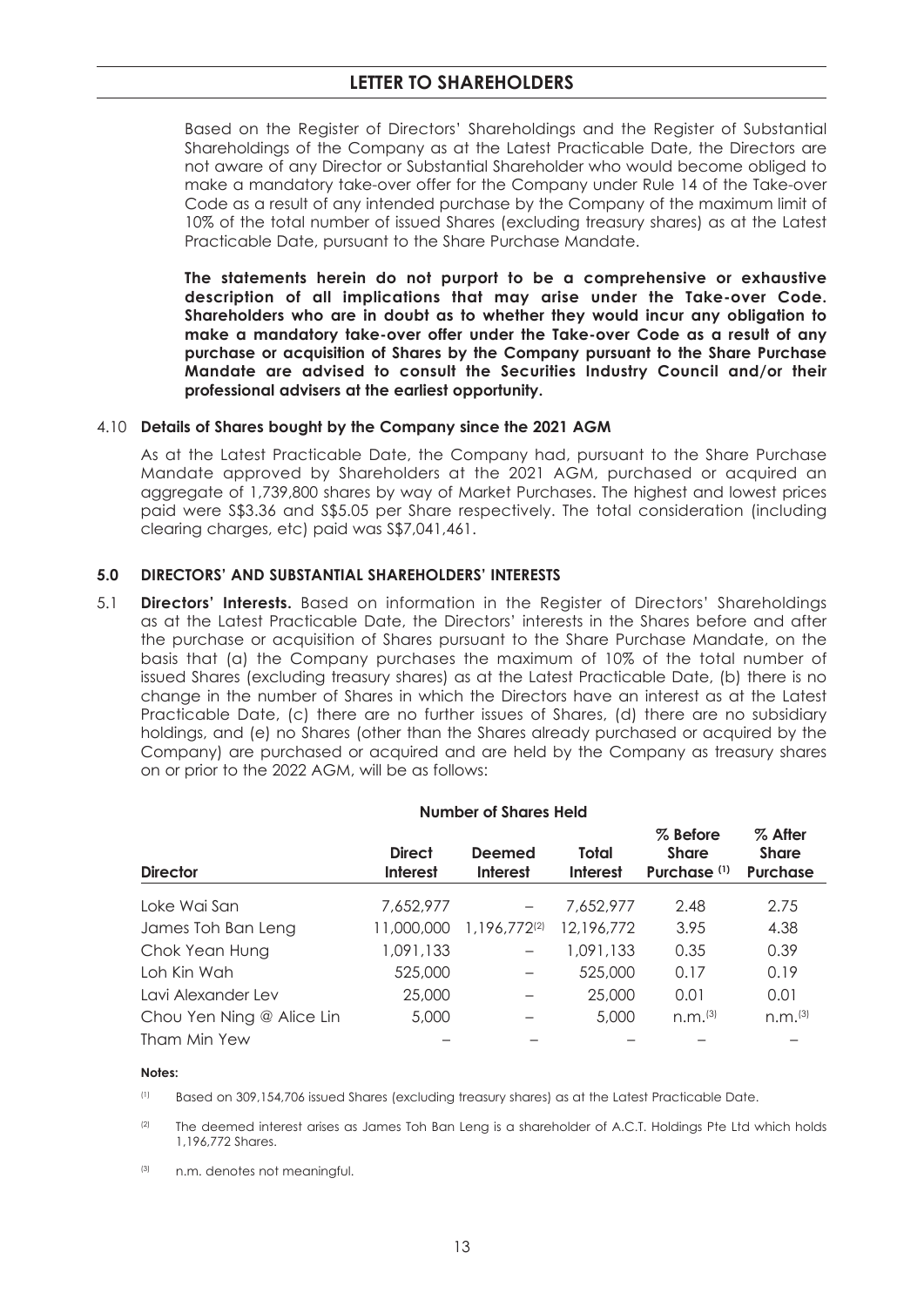5.2 **Substantial Shareholders' Interests**. Based on information in the Register of Substantial Shareholders as at the Latest Practicable Date, the interests of the substantial Shareholders in the Shares before and after the purchase or acquisition of Shares pursuant to the Share Purchase Mandate, on the basis that (a) the Company purchases or acquires the maximum of 10% of the total number of issued Shares (excluding treasury shares) as at the Latest Practicable Date, (b) there is no change in the number of Shares inwhich the substantial Shareholders have an interest as at the Latest Practicable Date, (c) there are no further issues of Shares, (d) there are no subsidiary holdings, and (e) no Shares (other than the Shares already purchased or acquired by the Company) are purchased or acquired and held by the Company as treasury shares on or prior to the Latest Practicable Date, will be as follows:

|                                                         | Number of Shares Held            |                           |                          |                                                     |                                            |
|---------------------------------------------------------|----------------------------------|---------------------------|--------------------------|-----------------------------------------------------|--------------------------------------------|
| <b>Substantial Shareholder</b>                          | <b>Direct</b><br><b>Interest</b> | Deemed<br><b>Interest</b> | Total<br><b>Interest</b> | % Before<br><b>Share</b><br>Purchase <sup>(1)</sup> | % After<br><b>Share</b><br><b>Purchase</b> |
| Venezio Investments Pte. Ltd.<br>("Venezio")            | 34,246,300                       |                           | $-34.246.300$            | 11.08                                               | 12.31                                      |
| Napier Investments Pte. Ltd.<br>$("Napier")^{(2)}$      |                                  | $-34.246.300$             | 34,246,300               | 11.08                                               | 12.31                                      |
| Tembusu Capital Pte. Ltd.<br>$("Tembusu")^{(3)}$        |                                  | $-35.062.40035.062.400$   |                          | 11.34                                               | 12.60                                      |
| Temasek Holdings (Private)<br>Limited ("Temasek") $(4)$ |                                  | $-35,062,400$             | 35,062,400               | 11.34                                               | 12.60                                      |
| abrdn plc $("abrdn")^{(5)}$                             |                                  | 18,738,000                | 18,738,000               | 6.06                                                | 6.73                                       |
| Aberdeen Asset<br>Management PLC<br>$("AAM")^{(6)}$     | $\overline{\phantom{m}}$         | 18,738,000                | 18,738,000               | 6.06                                                | 6.73                                       |
| abrdn Asia Limited <sup>(7)</sup>                       |                                  | 18,738,000                | 18,738,000               | 6.06                                                | 6.73                                       |

#### **Notes:**

- (1) Based on 309,154,706 issued Shares (excluding treasury shares) as at the Latest Practicable Date.
- <sup>(2)</sup> Napier is the holding company of Venezio and is deemed to be interested in the Shares in which Venezio has an interest.
- <sup>(3)</sup> Tembusu is deemed interested in (i) the 34,246,300 Shares held by Venezio and (ii) the 816,100 Shares held by SeaTown Holdings Pte. Ltd., which is an independently-managed Temasek portfolio company. Temasek is not involved in its business or operating decisions, including those regarding its positions in Shares.
- (4) Temasek is deemed interested in (i) the 34,246,300 Shares held by Venezio and (ii) the 816,100 Shares held by SeaTown Holdings Pte. Ltd..
- (5) abrdn plc is the parent company of its subsidiaries (the "**Aberdeen Group**") on behalf of the accounts managed by the Aberdeen Group. Abrdn is deemed interested in the 18,738,000 Shares held under the accounts managed by the Aberdeen Group.
- (6) AAM is the parent company of its subsidiaries who act as the investment managers for various clients/funds and has the power to exercise, or control the exercise of, a right to vote attached to the securities and has the power to dispose of, or control the disposal of, the securities. The registered holder(s) of the securities is the client's or fund's custodian. AAM is a wholly-owned subsidiary of abrdn and the parent company of abrdn Asia Limited.
- (7) abrdn Asia Limited acts as an investment manager for various clients/funds and has the power to exercise, or control the exercise of, a right to vote attached to the 18,738,000 Shares held and has the power to dispose of, or control the disposal of, such Shares. The registered holder(s) of such Shares is the client's or fund's custodian. Abrdn Asia Limited is a wholly-owned subsidiary of AAM.